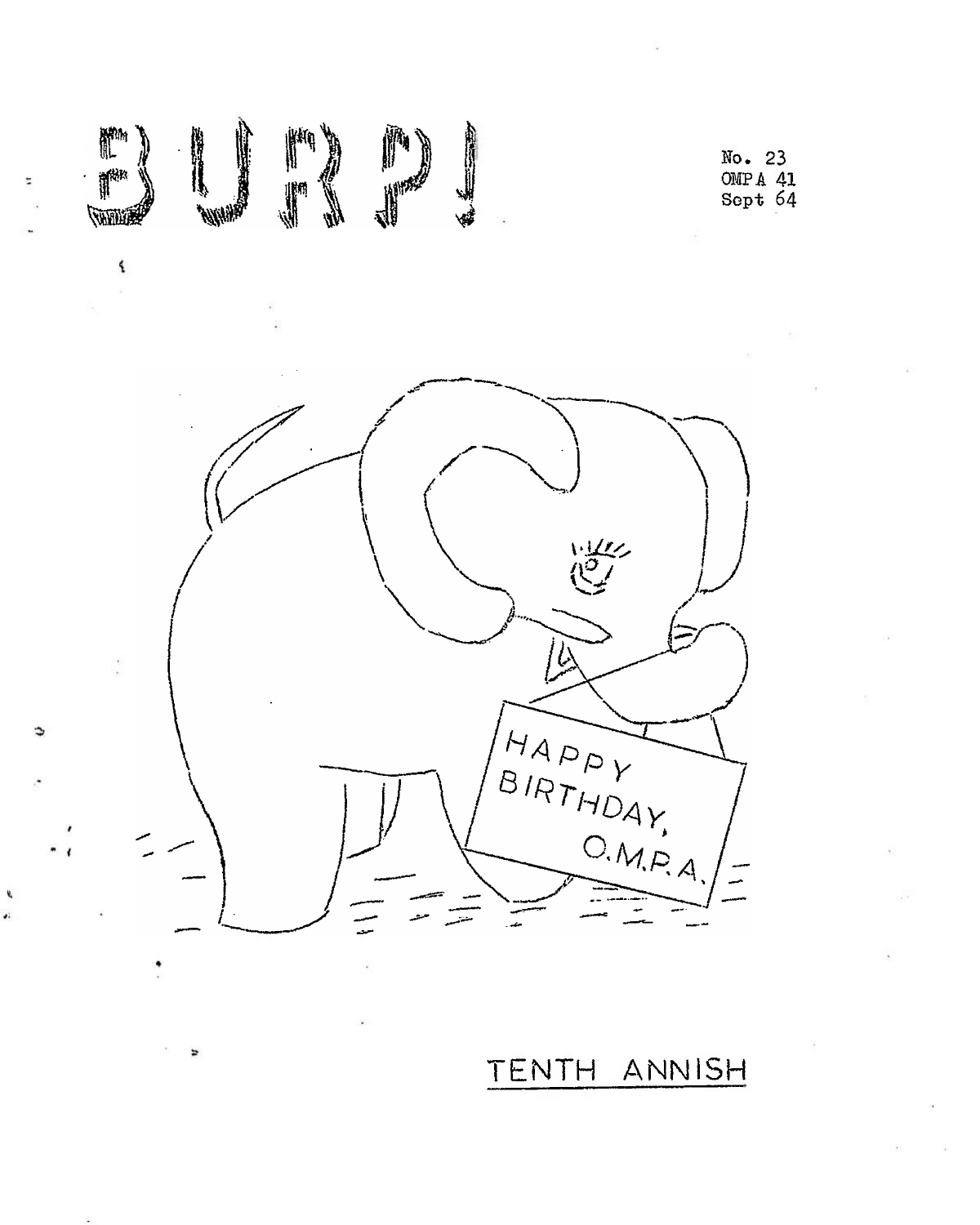BURP! Number <sup>23</sup> is produced for the 41st(September 1964)mailing of the Off-Trail Magazine Publishers<sup>1</sup> Association by Ron Bennett, now residing at 52 Fairways Drive, Forest Lane, Harrogate, Yorkshire. Many Happy Returns and London in '65. **oqoooSoooooooooSSodoSSoSoScooSSSScSoooS<sup>o</sup>**

## It is not Eney'<sup>s</sup> Fault

SUDDENLY, WE'RE HERE! We had, of course, expected our life to change somewhat when my course at the University of Liverpool(Yeh,yeh, yeh, to you, too, Elinor) had been completed, but we hadn't counted upon such a sudden up-rooting. There I was, lounging in front of the television set, watching every ball of the test series(cricket, old boy)between England and Australia, when I was recalled for teaching service by my dear employers the West Riding Education Committee, This was unexpected, I'<sup>d</sup> been given <sup>a</sup> full year'<sup>s</sup> leave and my place had been filled for that said year. So, I looked at the letter once again, on that happy(sic) Thursday morning. I was being "invited" to teach at a different school for the last fortnight of term. We packed up and left Liverpool on the Sunday. And, after sundry adventures betwixt and between, we have now acquired a new home, complete with mortgage, bank loan and weeds and somewhere along the line we also seem to have found ourselves with a son. Andrew doesn't seem to be attracted towards or by SF as yet, but Cecil says that he's going to paint the cot with Atom bems.

TEN YEARS OLD, As every OMPAn will have by now realised this September mailing marks the Association's tenth anniversary. Ten years ago that stalwart trio of British fandom in the nineteen fifties, Ken Bulmer, Ving Clarke and Chuck Harris, visualised an apa founded upon the firm traditions of the PAPA and yet firmly based in Great Britain. And now, here we are, still going strong ten years later. Why, it doesn't seem more than <sup>a</sup> decade' I can still very well remember when a Ron Bennett who was a student teacher on vacation earning some holiday money playing at being a bus conductor produced Burp! number one on an ancient flat bed duplicator in his parents' garage. There were only twenty-eight members of CMPA in those very early days and I ran off exactly twenty-eight copies. The front cover featured a newspaper photograph of Scarborough, bn the Yorkshire coast. I even went so far as to buy twenty-eight copies of the newspaper!

PHUI ON YOUR OLD ELEPHANT JOKES. I don't know whether Cecil put him up to it, but Colin Freeman, who can't tell one end of <sup>a</sup> cribbage board from the other, sent in this little fairy tale:

"So this guy was wandering through the African jungle, on his usual Sunday afternoon stroll, when suddenly this elephant limps up to him with a pained expression on its face and lifts up its foreleg in a pleading sort of gesture. Of course, there was the proverbial thorn in its flesh. This guy digs in his pocket for his stamp tweezers and noncholantly extracts the thorn. The elephant nods its head in gratitude and trips daintily away with an 'I'll never forget this act of kindness' look in its eyes.

"Years later this same chap took his little niece to the circus at Stoke on Trent. Half a dozen elephants were following each other sedately round the ring when one of them abruptly left the circle, charged up to this man,wrapped its trunk around him and flung him clear across the ring. It chased after him and threw him twenty-seven and a half feet up into the air. It repeated this act. nineteen times and then stamped on him until finally he was no longer even a messy pulp, but just a nasty stain in the sawdust. Satisfied, the elephant sniffed <sup>a</sup> couple of times and rejoined its group.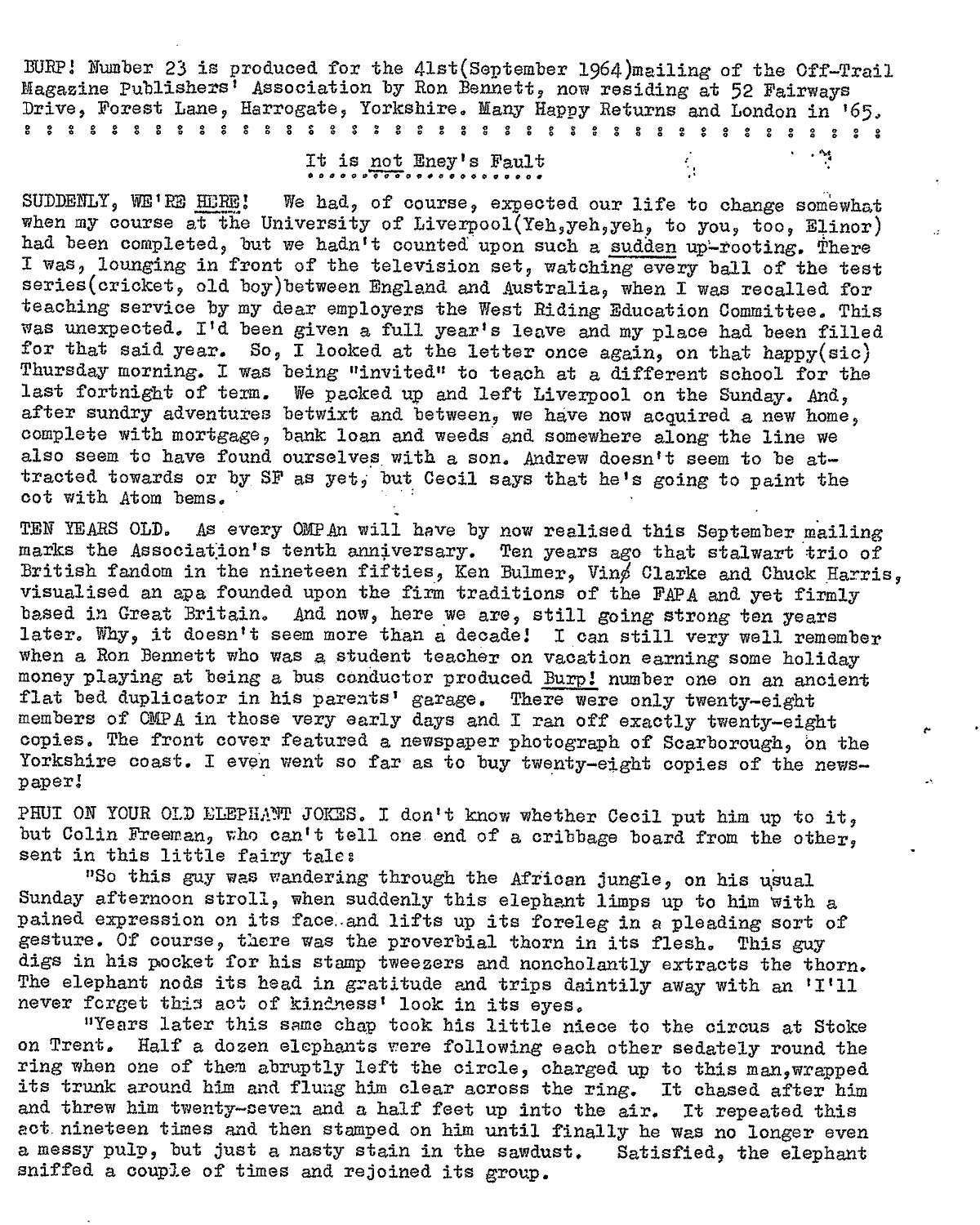«It was a different elephant."

**—ooOoO'\*'**

Following which, I think we'll move on to mailing comments for the 40th mailing.

COGNATO 3(Rosemary Hickey): The subscription salesman have reached us. "College students" present a card, neatly printed to show that they must sell a certain number of subscriptions by a certain date in order to qualify for a prize or a scholarship. The said date is always just a week or so in the future. The cards are, of course, changed about once a fortnight. Whilst in Liverpool we suffered one such type who went off on the spiel about the university. This was my own stamping ground(now we're back to Colin's elephant)so that it didn't do him much good. We also had one guy around one evening, followed some ten minutes later by a second salesman, followed only ten minutes later by a boy who could not have been more than ten years old. I told the boy that if his father or uncle or whoever was not out of the street inside five minutes I'd call the police(Ah, 'tis against the jolly old law to employ minors under fourteen. Ask your newspaper delivery boy how old he is sometime!).

DOLPHIN  $\frac{7}{2}$ (Elinor Busby). Look forward to seeing you next year./ The Shorrock-Weedall multi-based wines are excellent.  $/$  I think that John Roles lives by the theory that with the mersey beat history is being made and we're here at the making, somewhat on the lines of following the life and times of Jelly Roll Morton and wishing that one could have been there(I wouldn't mind a time machine for this sort of thing myself). I don't go along with him all the way, but he may well have something. Time, I suppose, will tell. John, you can write it up for the 81st mailing.  $/$  Might I point out that in <u>Pride & Prejudice</u> there is no character called Elizabeth Bennett? Check the second word of chapter two if you don't believe me. (Elizabeth Bennett is, of course, my wife) It seems strange that after eleven years in fandom cringing at every letter I receive strange that after eleven years in landom cringing as coor, is for adding the nddrossed t<br>second "t.<mark>"</mark>

second "t."<br>MEIN OMP-F 3(Colin Freeman). More for other members than for you, old bean, I mention my constant amazement and interest at the absolutely natural manner in which you address your Italian ward orderlies in Spanish and they answer you in English,

MORPH  $35$ (John Roles): Your Rollings diary reminds me, for some odd reason, of Hemingway. (Hope you like Hemingway!)/ Agree with you about Nancy Spain whose syrup I couldn't stand. Give me Ernie Pyle any day.

SIZAR 13(Bruce Burn): My, you have been getting into trouble recently haven't you?"There we go again with the misinterpretation of the printed word and all that jazz. At least, I hope that that's all it was!/ Disc jockeying, ah, now there's a secret desire of mine. Keep your old fire engines. Many years ago, even before I was in fandom(ah, now he's letting cats out of the bag!), I even went so far as to apply to the B.B.C. for a jazz spot. Alas, in those days jazz was not "in fashion" and there was little demand for such a programme. Today there is too much jazz. (I hope that Archie agrees with me) There is an abundance of mediocrity. We even have jazz fans today who lap up the watery mockery of bands like Acker Bilke or Bilk or however the dear gentleman spells his handle, and have never heard of Bunk, Bix, etc. Sad.

 $\text{LEFTUL } 3(Fred \; {\text{P}} \text{rate})$  s That's exactly what I said, that the word "Airplane," is convidered correct in America./ Personally I don't unscrew the top of my orange bottles before that type of visitor arrives for the simple reason that I would not rant orange juice all over my carpets(if I had any carpets, that is). But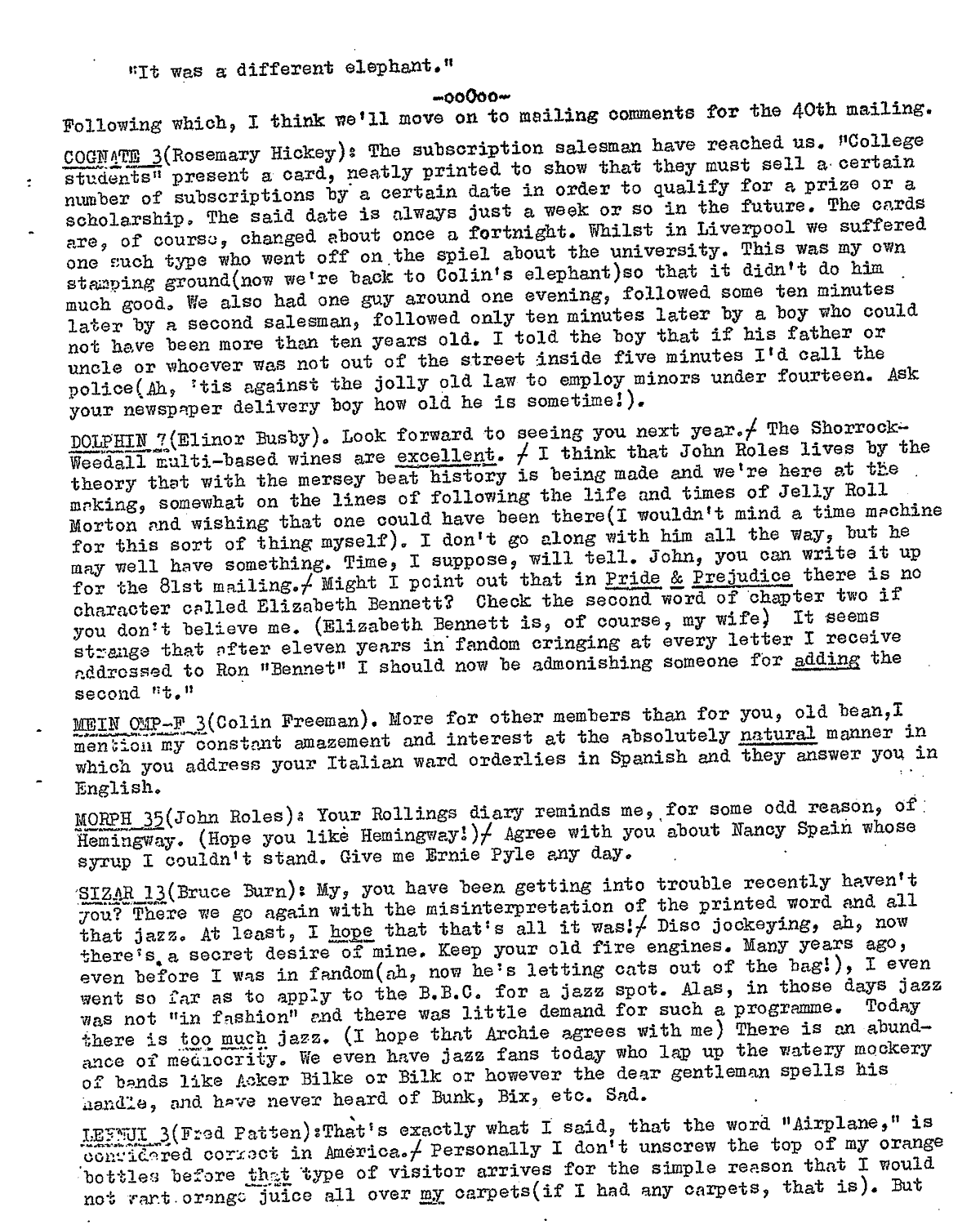as the chief culprit with Colin'<sup>s</sup> orange bottle I'<sup>m</sup> very annoyed, that you've given him such an idea. $/$  Statten was Fearn, yes. I don't think that anyone else used the tag. Or wanted to. Gridban was both Tubb and Fearn. Tubb wrote 5 Gridban novels between 1952 and 1953. Fearn wrote 32 novels between 1953 snd <sup>1954</sup> and also <sup>4</sup> shorts in that latter year, almost taking over, as it were, the name from Tubb. Neither name, as far as I know, has been used since .Fearn's death. This information, incidentally, was gleaned from Phil Harbottl'e's Fearn Appreciation & Checklist, though Phil recently wrote to say that because of even more Fearn being unearthed in old detective story mags., 'he' intends revising the checklist later this year.

SOUFFLE 8(John Baxter): I don't think that OMPA is what it used to be, either. But  $I<sup>1</sup>$ m in 100% agreement with you that this is a personal matter. If there is any blame to be thrown, laid, spread or whatever one does with blame, then it must rest with me. One factor is indeed the unwillingness, for one reason or another, of some members to contribute more than the minimum page count of turgid mailing comments. Now, as I'<sup>m</sup> obviously guilty of this sort of thing myself, as these few pages well testify, what should I do? At the moment I cannot afford the time or money which would be involved in producing something worthwhile(also, if it were suggested that I didn't have the talent either I wouldn't argue)and yet I do not want to leave OMPA. I personally get far too much enjoyment out of reading other members' zines. Am I then a piece of OMPA deadwood? Should I be thrown out, discarded on the scrap heap of old and tired one-time enthusiasts? Or should I be allowed to remain in the fold. welcomed, as it were, with open arms, as I do, after all, produce my few worthless pages and pay my cash(which cannot even be said for everyone)? Or should I merely be tolerated?

PROCRASTINATOR 2(Bjohn): As you say, different hooks give different meanings for names, and as we have very recently also been name hunting, you may like to compare my list with yours: Thomas - Good company; John - Given by God; Ronald  $-$  Worthy of admiration(gee!); Brian - Strong, sincere; Bruce - positive,daring; Elinor - light; William - Resolute; Richard - Stern but just;Gordon - generous; Harvey - Bitter; Rosemary - Unspoiled; Robert - Winner over all(never play poker against Tucker); George - One who amasses a fortune; Archibald - Holy prince; Norman - hopeful; Ella - Sprightly; Joseph - An addition; Charles - Manly. It is surprising just how some of these differ from your list, though those I have omitted either agree exactly or very nearly. Ellis is given as "faltering," but Alva and Helmut arc not given(as with your list). Also, my own listing does not give Lynn, nor, surprisingly considering its popularity, Colin. Tch'

VAGARY.19(Bobbie Gray)? As I don't know the first thing about astrology, I tend to keep an open mind(which isn't hard as there is plenty of space between my  $\mathcal{V}$ ears), but I am inclined towards the cynical. Look, persuade me; you know me  $\cdot$ well enough to be able to form some impression as to my personality and character, or lack of same. If this astrology jazz(am I being unfair?)works, then should it not be able to be followed through in reverse? How about you giving me the time, date and place of my birth?  $/$  The withcraft research was brilliant.

BROBDINGNAG 2 &  $3(Richard$  Schultz): If we ignore this postal diplomacy coper. will it go away?

VIPER 7 (Wee William Donaho): Yes, I like the Beatles. Not enough to pay to go and see even their film or <sup>a</sup> show, etc. But I don't turn them off when they're on the radio, and I quite like their interviews. $\neq$  You ask about my test survey and whether a marking key was provided with the test paper. Yes, it was. However, it was the marking key that was, to me, ambiguous, shaky etc, and it was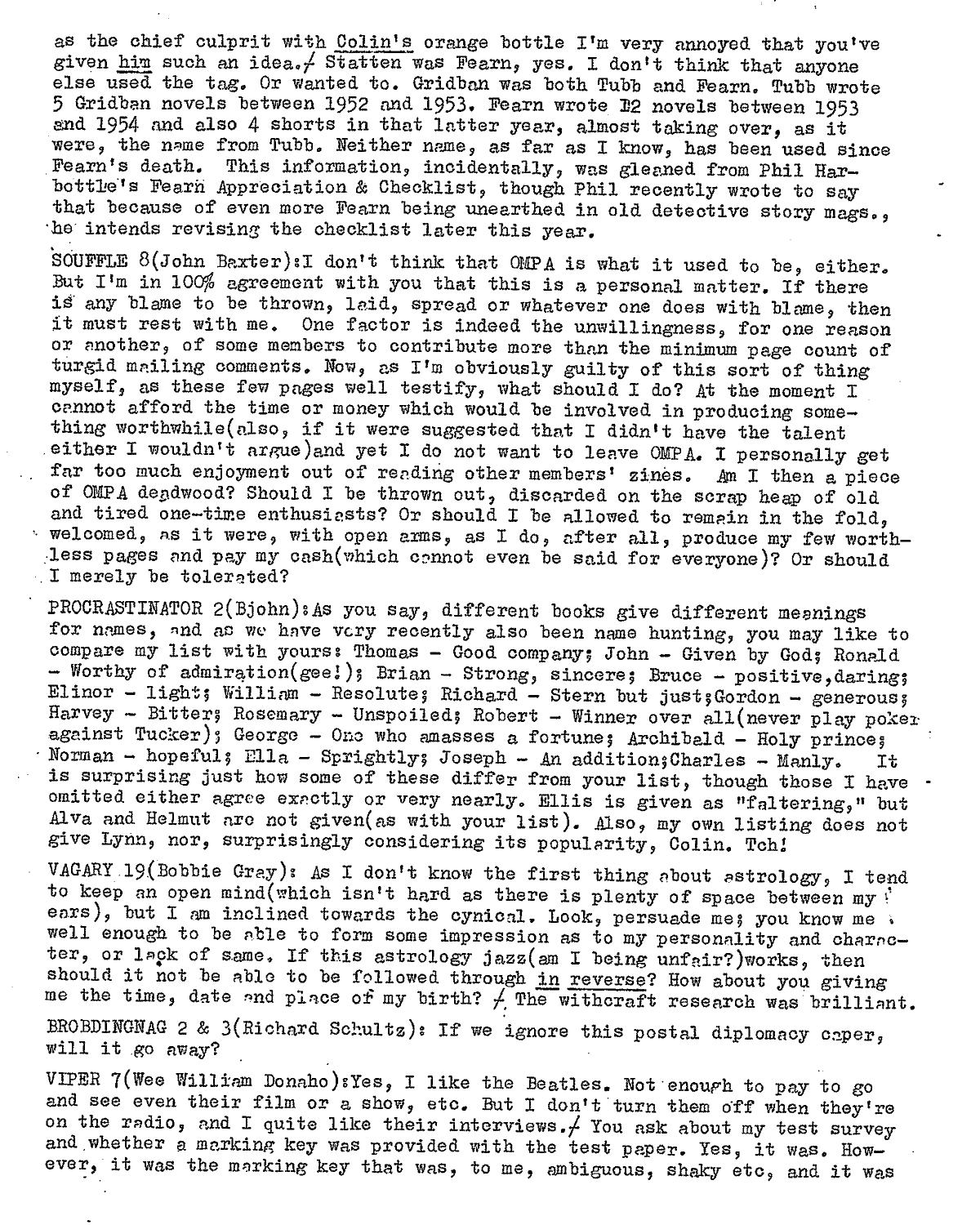this ambiguity that I was attempting to isolate. The results of the survey were incorporated into my dissertation submitted for the Dip,Ed, and proved decisively that the tests in question left much to be desirod(without my going into technicalities), <sup>A</sup> pity, in a way, for other tests in the same series(published by the National Foundation for Educational Research)are undoubtedly the best objective primary school tests on both sides of the Atlantic. If you're interested, I can go into further details, or you can 16ok them up in the encyclopaedic Burros Yearbooks.

Unsolicited Egoboo Dept? Thoroughly enjoyed in the 40th mailing were the following items: Archie Mercer on creating more free time.

Bobbie Gray on witchcraft.

Al Halevy on Scientific Research Literature(hoe true), Tom Schlueck on films. Ken Cheslin's painted cover for Whatsit.

Terry Jeeves' bacover advert for alloy medallions. John Roles' Rollings.(Very sorry that this is ending). Ted Forsyth's punny story in Compact.

Arthur Thomson'<sup>s</sup> story in Compact. This item was the outstanding feature of the mailing for me, I have several times suffered intense disappointment because of John Berry not visiting some fannish event in England and here we are with other people obviously feeling the same way. Gad, the man must be popular! Still, this Atom story shows that one will not take things lying down forever.

More ahout OMPA and The Good Old Days. John Roles mentioned that Ethel and I seemed to belong to the same category of fan, one who looks back to the old glory of bygone times and all that jazz. On a similar note, I have recently been accused by a couple of New Wave Birmingham fans of harking back, somewhat unfairly, to past times. I don't think that there is anything particularly wrong, bad or unwarranted about so doing, however. After having been <sup>a</sup> reasonable active fan for eleven years it would be annoying and somewhat futile had I no memories of fandom to cherish. And, believe me, if I mention some happening of many years ago(well, in fandom even four or five years can be "many"), could it not be that I am trying to share. some memory in anecdote form? I am not gloating. I am not saying that all that is worthwhile about fandom has already happened.  $I$  am not disillusioned with fandom. Or OMPA. Of course we have happy memories, we old-timers, he says, coughing madly. We also have some pretty lousy ones if it comes to \* that (and surely you don't want to have us talking and writing about those?). But, the point is this? there are more good times to come, both in OMPA and fandom as a whole. In years to come I hope to have many many more happy, wild, enjoyable memories and stories to tell; more fanzines will join the ranks of the all-time greats; more fans will produce pleasurable works. Oh, I'<sup>m</sup> telling you, I'm looking forward to being in fandom- for <sup>a</sup> long time yet. And to boring you all stiff with stories of the'Good Old Days. Which, in the far and distant future, will be stories of today. And tomorrow.

For no other reason than one or two OMPAns might be interested in this sort of futility, overleaf is <sup>a</sup> page count of activity for each of the 40th mailing members du ring his or her stay in OMPA. This, of course, is based upon a quantitative count, quality depending upon a more subjective judgment.